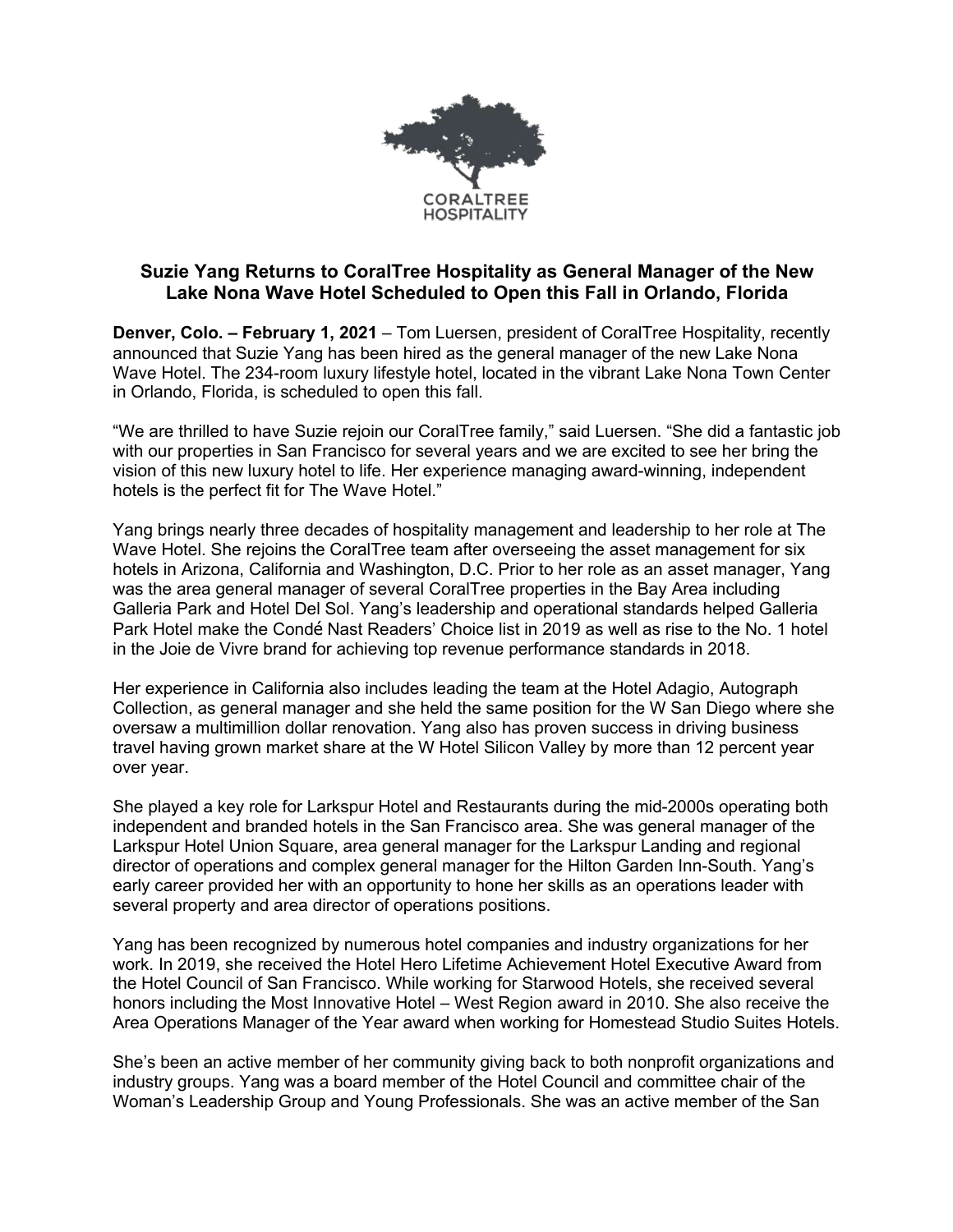Francisco Chamber and actively supported the Union Square Association and Korean American Communication Association while in the Bay Area.

Yang is a graduate of San Francisco State University with a Bachelor of Science in business administration. She is relocating to Florida where she is excited to join the Lake Nona community as she will be residing there. She is a yoga enthusiast so thrilled to get immersed in all the wellness activities that the community offers.

The Wave Hotel is designed to be the signature epicenter of the Lake Nona Town Center. The 234-room property will offer 18 suites including two presidential suites of 2,354 square feet. Each room will be appointed with a modern design and personal amenities to make the guest stay even more enjoyable.

The Lake Nona Town Center is a 100-acre, open-air neo-urban district and regional entertainment destination featuring a wide variety of shops, restaurants, offices and hotels all interconnected with green spaces, walkable vistas and the latest in autonomous transportation. The hotel's living room lobby will invite guests and the local community to explore the Town Center plaza, creating a seamless connection between the neo-urban core and the rest of Lake Nona. The lobby is inspired by an eclectic art gallery, welcoming guests with intimate seating areas, communal workspaces, as well as a cocktail bar and game room. On the second floor, the hotel will offer a three-meal restaurant, bar and lounge that overlooks the pool deck. The hotel's signature restaurant will be open for dinner and will provide expansive views of the Town Center plaza.

The pool deck promises to be a popular destination for guests. Located on the third level rooftop, the pool deck will offer cabanas, intimate seating and an area for private events. For the fitness minded, the Wave Hotel will offer a Technogym-powered fitness center and outdoor yoga terrace.

The hotel also is designed to host groups, meetings, galas and social gatherings with more than 10,000 square feet of flexible event space.

Located minutes from Orlando International Airport, Lake Nona is a 17 square-mile, masterdesigned community with thousands of residents, hundreds of businesses and millions of visitors each year. Created by Tavistock, Lake Nona is built on partnerships and innovations that bridge the connection between live, work, stay and play. An idealized city of the future, Lake Nona is an environment designed for people, institutions and businesses to thrive.

## **About CoralTree Hospitality Group**

Launched in December 2018, CoralTree Hospitality Group is a wholly-owned subsidiary of Los Angeles based Lowe, a real estate investment, management and development firm. Coloradobased CoralTree delivers distinctive, memorable experiences that celebrate the surroundings, culture and community of each property. CoralTree was named among the top 20 hotel management companies in the U.S. after only one year of operation by Hotel Business magazine. The company provides hospitality and asset management services to 18 hotels and resorts in the United States and Mexico. The collection includes independent, branded and softbranded properties such as Terranea Resort on the Southern California coast, Vivo Resorts in Mexico, Hotel Lincoln in Chicago, The Woodlands Resort in Houston, Hotel Vitale in San Francisco and Ptarmigan Inn in Steamboat Springs, Colo. The company also is overseeing the creation of The Eddy Hotel in Golden, Colo. which is scheduled to open in 2021. For more information on CoralTree, visit www.CoralTreeHospitality.com.